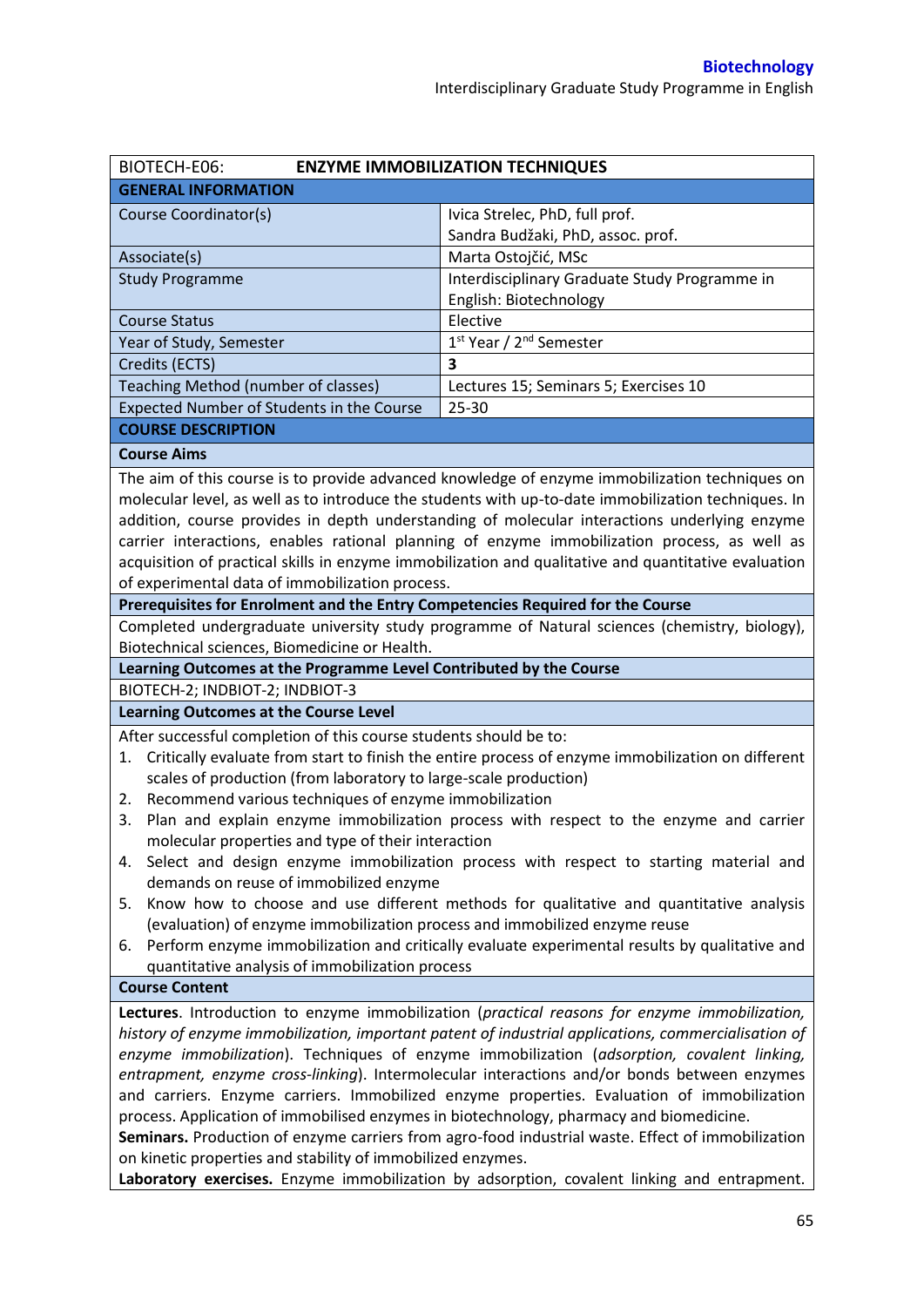Determination of reusability of immobilized enzyme. Qualitative and quantitative evaluation of immobilization process.

# **Teaching Methods**

Lectures; seminars; laboratory exercises

## **Students' Obligations**

Attendance at all forms of classes is mandatory and the students are obligated to attend all knowledge tests. The students may be absent from 30% (full-time students) and 50% (part-time students) of each of the forms of classes, provided that the absence is justified. An exercise or a seminar which has not been completed must be made up.

**Monitoring the Activity of the Students (Connecting Learning Outcomes, Teaching Methods, and Grading)**

| <b>Class-related</b>    | <b>ECTS</b>  | <b>Learning</b> | <b>Student activity</b>                   | <b>Evaluation</b>       | <b>Grade points</b> |      |
|-------------------------|--------------|-----------------|-------------------------------------------|-------------------------|---------------------|------|
| activity                |              | outcome         |                                           | method                  | Min.                | Max. |
| <b>Classes</b>          | 0.25         | $1 - 6$         | Attendance to<br>classes                  | Keeping<br>records      | 2                   | 10   |
| <b>Seminars</b>         | 0.25         | $1 - 6$         | Preparation of<br>seminar<br>presentation | Seminar<br>presentation | 5                   | 15   |
| Laboratory<br>exercises | $\mathbf{1}$ | 3, 6            | Work in<br>laboratory                     | Written report          | 13                  | 25   |
| Final exam              | 1.5          | $1 - 6$         | Studying for the<br>final exam            | Written exam            | 30                  | 50   |
| <b>Total</b>            | 3            |                 |                                           |                         | 50                  | 100  |

#### Table 2. Evaluation of the written part of the final exam

| Percentage of correct answers (%) | Grade points |
|-----------------------------------|--------------|
| $99.00 - 100.00$                  | 50           |
| $97.00 - 98.99$                   | 49           |
| $95.00 - 96.99$                   | 48           |
| $93.00 - 94.99$                   | 47           |
| $91.00 - 92.99$                   | 46           |
| $89.00 - 90.99$                   | 45           |
| $87.00 - 88.99$                   | 44           |
| $85.00 - 86.99$                   | 43           |
| $83.00 - 84.99$                   | 42           |
| $81.00 - 82.99$                   | 41           |
| $79.00 - 80.99$                   | 40           |
| $77.00 - 78.99$                   | 39           |
| $75.00 - 76.99$                   | 38           |
| $73.00 - 74.99$                   | 37           |
| $71.00 - 72.99$                   | 36           |
| $69.00 - 70.99$                   | 35           |
| $67.00 - 68.99$                   | 34           |
| $65.00 - 66.99$                   | 33           |
| $63.00 - 64.99$                   | 32           |
| $61.00 - 62.99$                   | 31           |
| $60.00 - 60.99$                   | 30           |

*Forming the final grade:*